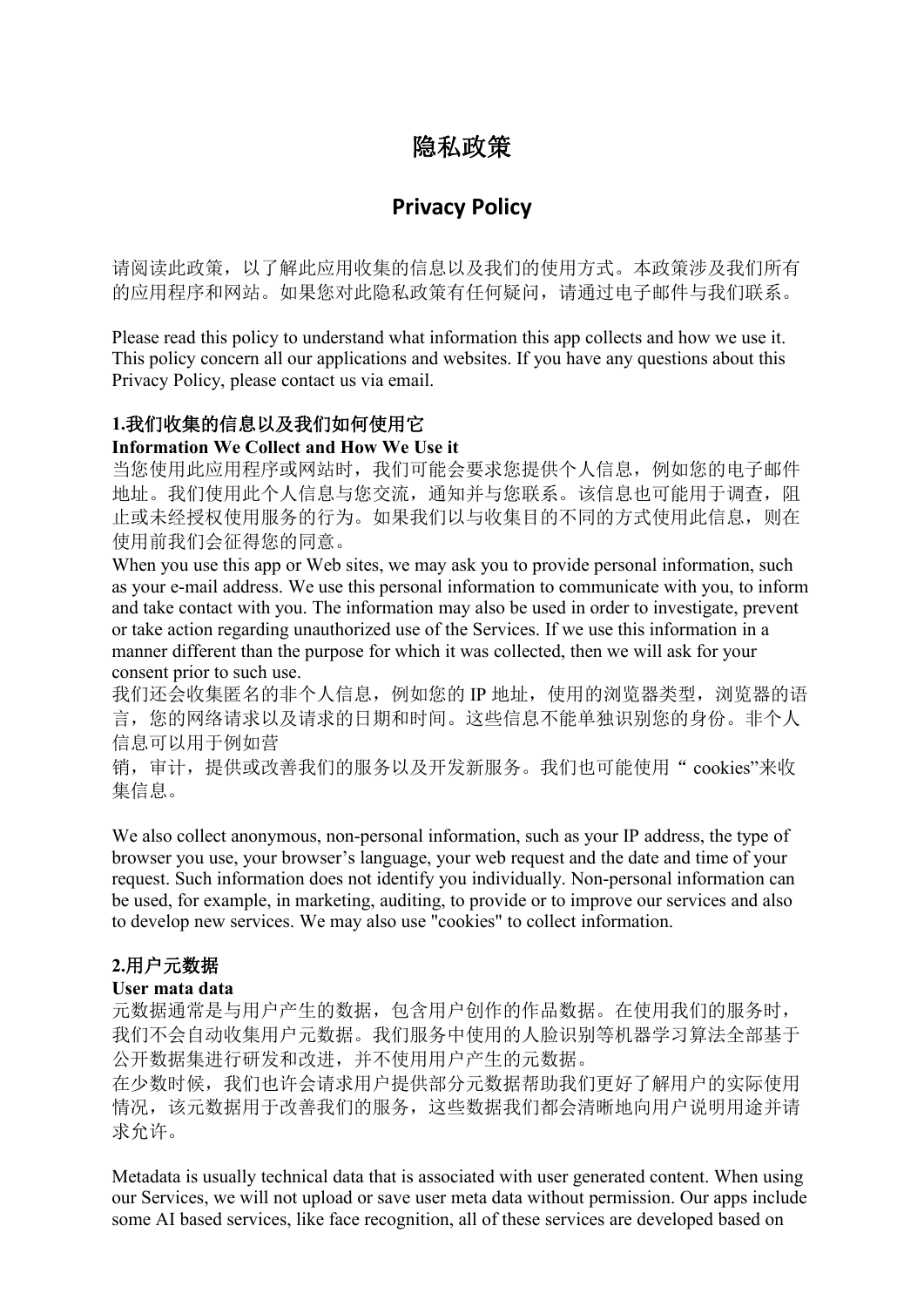open-data. We do not collect users meta data to develope or improve our algorithm. In some situations, we may ask users to provide with meta data to help us know more about our users. When we need to collect such data, we will clearly tell users how this data will be used and ask users' permissions.

#### **3.**信息共享

#### **Information Sharing**

除非另有说明,否则除非您允许我们,否则此应用不会与第三方共享您的个人信息。 我们仅在以下情况下与第三方共享个人信息: 为了提供您所要求的产品或服务;

我们要求这些各方同意根据我们的指示并遵守本政策处理此类信息;

在其他情况下,例如在法律,法规或诉讼要求时,我们可能会泄露您的个人信息。如 果我们确定出于国家安全,执法或其他具有公共重要性的问题而进行披露,我们也可 能会披露有关您的信息。

Except as noted below, this app does not share your personal information with third parties unless you give us your permission. We only shares personal information with third parties in the following circumstances:

• In order to provide products or services you have requested; We require that these parties agree to process such information based on our instructions and in compliance with this policy; There are other instances in which we may divulge your personal information, such as when required by law, regulation, or litigation.

We may also disclose information about you if we determine that such disclosure should be made for reasons of national security, law enforcement, or other issues of public importance.

如果此应用参与其部分或全部资产的合并,收购或任何形式的出售,我们将在个人信 息被转移并受其他隐私政策约束之前提供通知。

If this app becomes involved in a merger, acquisition, or any form of sale of some or all of its assets, we will provide notice before personal information is transferred and becomes subject to a different privacy policy.

我们可能会与第三方共享某些汇总的非个人信息,例如,搜索特定术语的用户数量, 或有多少用户点击了特定广告。

We may share with third parties certain pieces of aggregated, non-personal information, such as the number of users who searched for a particular term for example, or how many users clicked on a particular advertisement.

## **4.**信息安全

#### **Information Security**

我们和第三方将采取合理的措施,以防止信息丢失,使用不当,未经授权访问或披露 信息。例如,我们的某些服务将使用加密技术(例如 SSL)来保护您的个人信息。但 是,您理解并接受(在 Internet 行业中)即使我们和第三方将采取所有可能的安全措 施,我们也不能始终保证您的信息是 100%安全的。